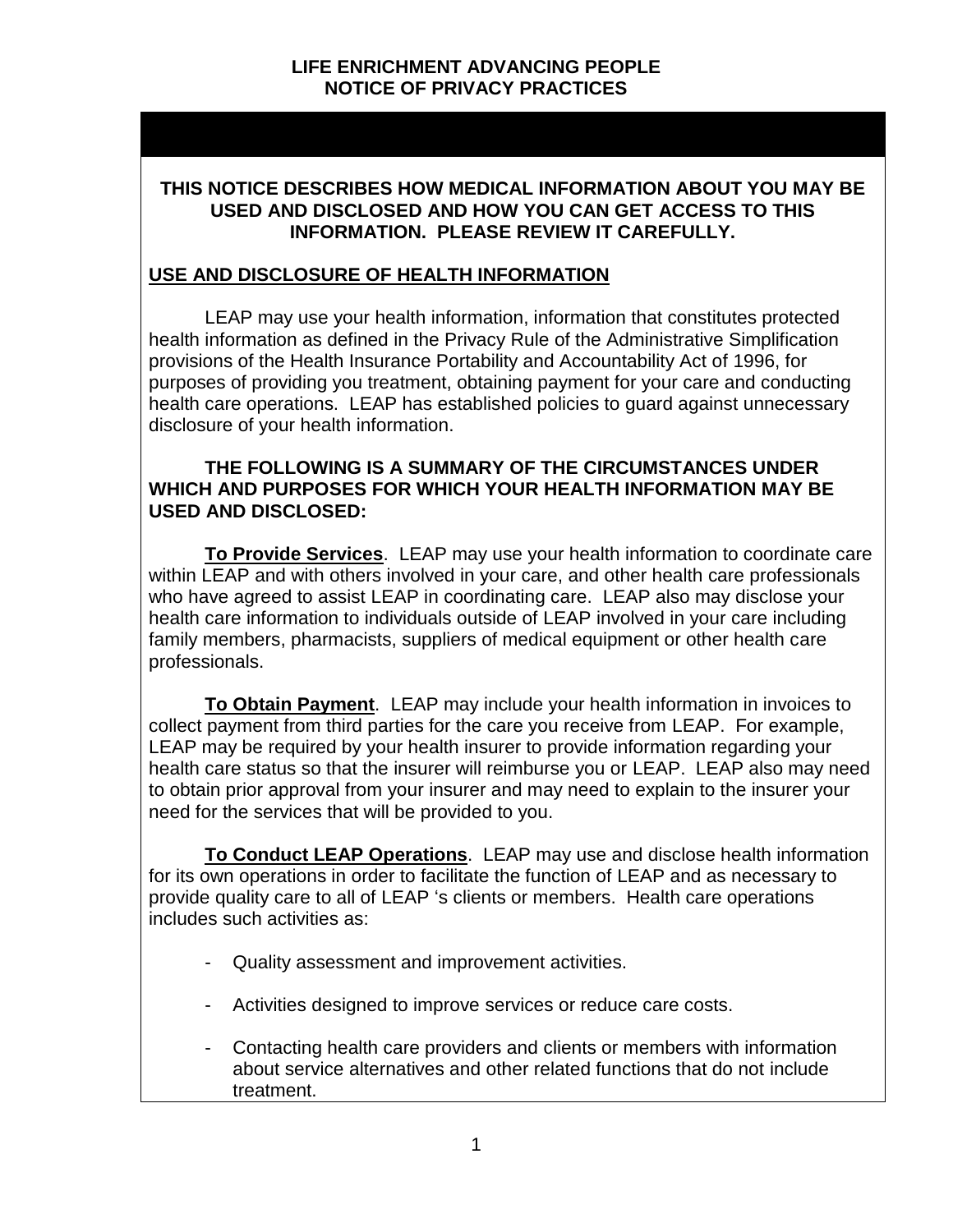|                                                                                                                                            |                              | Professional review and performance evaluation.                                                                                                                                                                                                                                                                                                                                                                                                                                                                                                                               |  |
|--------------------------------------------------------------------------------------------------------------------------------------------|------------------------------|-------------------------------------------------------------------------------------------------------------------------------------------------------------------------------------------------------------------------------------------------------------------------------------------------------------------------------------------------------------------------------------------------------------------------------------------------------------------------------------------------------------------------------------------------------------------------------|--|
|                                                                                                                                            |                              | Training programs including those in which students, trainees or practitioners<br>in health care learn under supervision.                                                                                                                                                                                                                                                                                                                                                                                                                                                     |  |
|                                                                                                                                            | $\qquad \qquad \blacksquare$ | Training of non-health care professionals.                                                                                                                                                                                                                                                                                                                                                                                                                                                                                                                                    |  |
|                                                                                                                                            | $\overline{\phantom{a}}$     | Accreditation, certification, licensing or credentialing activities.                                                                                                                                                                                                                                                                                                                                                                                                                                                                                                          |  |
|                                                                                                                                            |                              | Review and auditing, including compliance reviews, medical reviews, legal<br>services and compliance programs.                                                                                                                                                                                                                                                                                                                                                                                                                                                                |  |
|                                                                                                                                            | $\qquad \qquad \blacksquare$ | Business planning and development including cost management and<br>planning related analyses and formulary development.                                                                                                                                                                                                                                                                                                                                                                                                                                                       |  |
|                                                                                                                                            | $\overline{\phantom{a}}$     | Business management and general administrative activities of LEAP.                                                                                                                                                                                                                                                                                                                                                                                                                                                                                                            |  |
|                                                                                                                                            | $\overline{\phantom{a}}$     | Fundraising for the benefit of LEAP (although you have the right to ask not to<br>receive fundraising communications).                                                                                                                                                                                                                                                                                                                                                                                                                                                        |  |
|                                                                                                                                            |                              | For example LEAP may use your health information to evaluate its staff<br>performance, combine your health information with other LEAP clients or<br>members in evaluating how to more effectively serve all LEAP clients or<br>members, disclose your health information to LEAP staff and contracted<br>personnel for training purposes, use your health information to contact you as a<br>reminder regarding a visit to you, or contact you as part of general fundraising<br>and community information mailings (unless you tell us you do not want to be<br>contacted). |  |
| For Appointment Reminders. LEAP may use and disclose your health<br>information to contact you as a reminder that you have an appointment. |                              |                                                                                                                                                                                                                                                                                                                                                                                                                                                                                                                                                                               |  |
|                                                                                                                                            |                              |                                                                                                                                                                                                                                                                                                                                                                                                                                                                                                                                                                               |  |

**For Service Alternatives**. LEAP may use and disclose your health information to tell you about or recommend possible service options or alternatives that may be of interest to you.

**THE FOLLOWING IS A SUMMARY OF THE CIRCUMSTANCES UNDER WHICH AND PURPOSES FOR WHICH YOUR HEALTH INFORMATION MAY ALSO BE USED AND DISCLOSED WITHOUT YOUR AUTHORIZATION.**

**When Legally Required.** LEAP will disclose your health information when it is required to do so by any Federal, State or local law.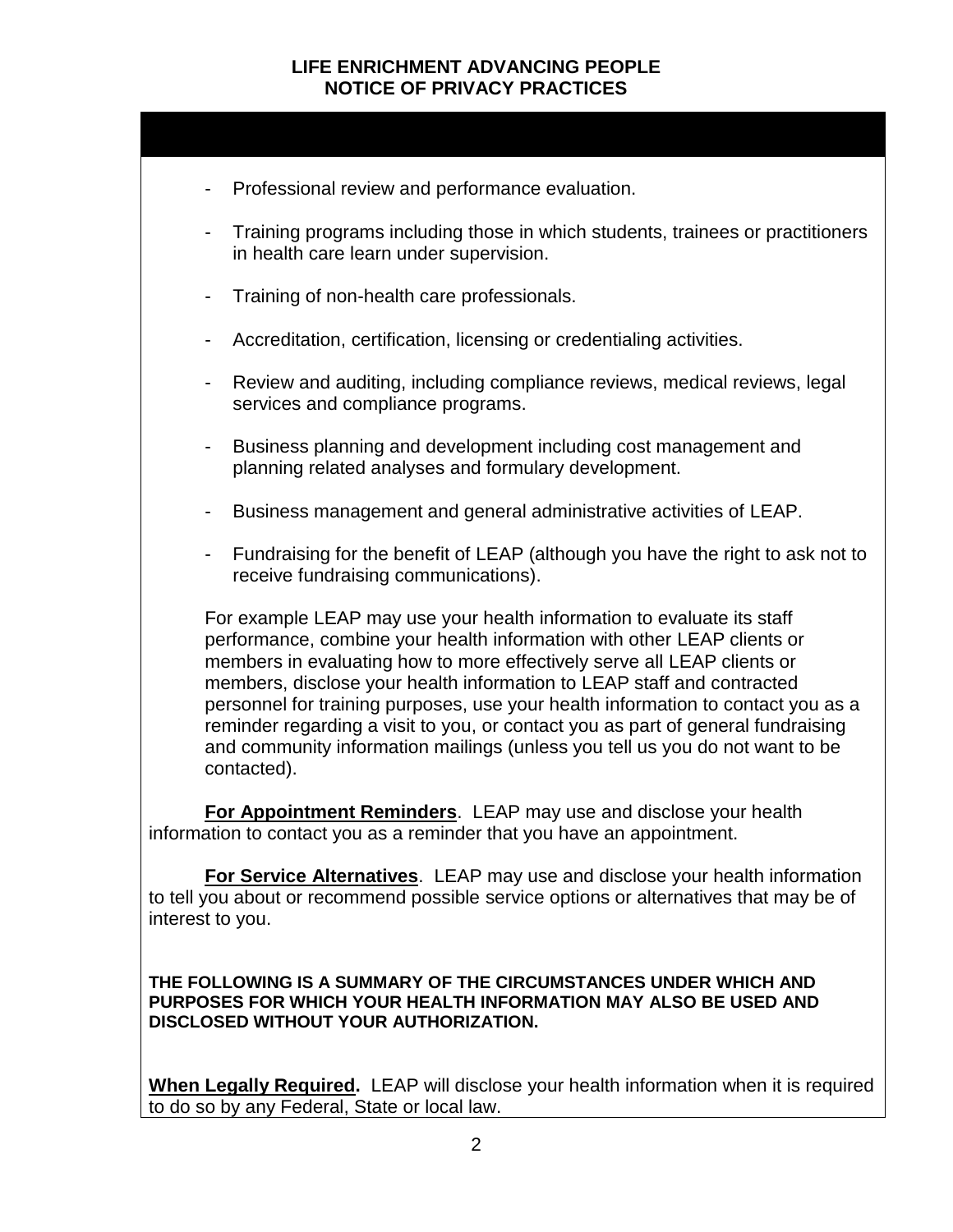**When There Are Risks to Public Health.** LEAP may disclose your health information for public activities and purposes in order to:

- Prevent or control disease, injury or disability, report disease, injury, vital events such as birth or death and the conduct of public health surveillance, investigations and interventions.
- Report adverse events.
- Notify a person who has been exposed to a communicable disease or who may be at risk of contracting or spreading a disease.
- Notify an employer about an individual who is a member of the workforce as legally required.

**To Report Abuse, Neglect Or Domestic Violence**. LEAP is allowed to notify government authorities if LEAP believes a client is the victim of abuse, neglect or domestic violence. LEAP will make this disclosure only when specifically required or authorized by law or when the patient agrees to the disclosure.

**To Conduct Health Oversight Activities**. LEAP may disclose your health information to an oversight agency LEAP utilizes for activities including audits, civil administrative or criminal investigations, inspections, licensure or disciplinary action. LEAP, however, may not disclose your health information if you are the subject of an investigation and your health information is not directly related to your receipt of services or public benefits.

**In Connection With Judicial And Administrative Proceedings**. LEAP may disclose your health information in the course of any judicial or administrative proceeding in response to an order of a court or administrative tribunal as expressly authorized by such order or in response to a subpoena, discovery request or other lawful process, but only when LEAP makes reasonable efforts to either notify you about the request or to obtain an order protecting your health information.

**For Law Enforcement Purposes**. As permitted or required by State law, LEAP may disclose your health information to a law enforcement official for certain law enforcement purposes as follows:

- As required by law for reporting of certain types of wounds or other physical injuries pursuant to the court order, warrant, subpoena or summons or similar process.
- For the purpose of identifying or locating a suspect, fugitive, material witness or missing person.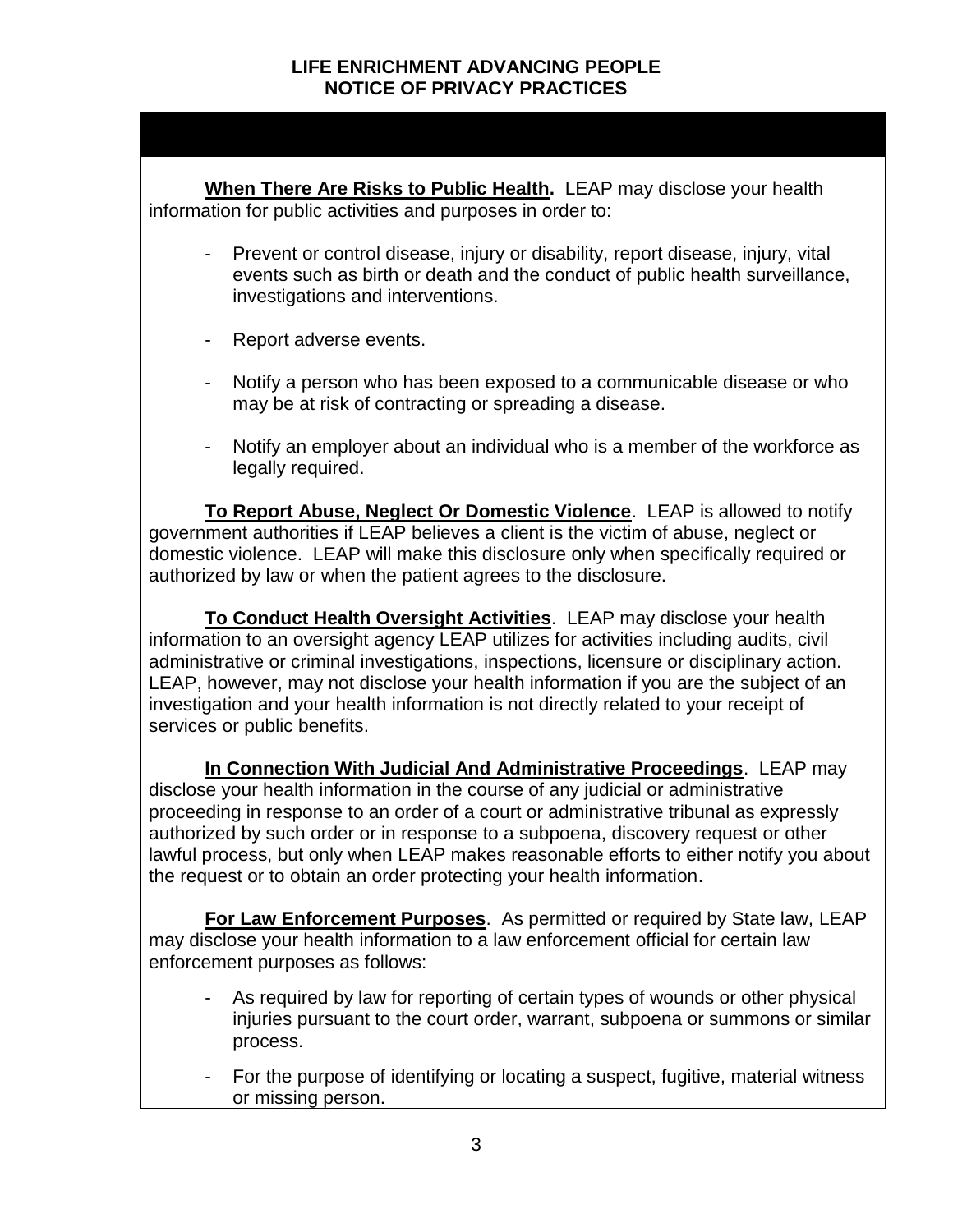- Under certain limited circumstances, when you are the victim of a crime.
- To a law enforcement official if LEAP has a suspicion that your death was the result of criminal conduct including criminal conduct at LEAP.
- In an emergency in order to report a crime.

**To Coroners And Medical Examiners**. LEAP may disclose your health information to coroners and medical examiners for purposes of determining your cause of death or for other duties, as authorized by law.

**To Funeral Directors**. LEAP may disclose your health information to funeral directors consistent with applicable law and if necessary, to carry out their duties with respect to your funeral arrangements. If necessary to carry out their duties, LEAP may disclose your health information prior to and in reasonable anticipation of your death.

**In the Event of A Serious Threat To Health Or Safety**. LEAP may, consistent with applicable law and ethical standards of conduct, disclose your health information if LEAP, in good faith, believes that such disclosure is necessary to prevent or lessen a serious and imminent threat to your health or safety or to the health and safety of the public.

**For Specified Government Functions**. In certain circumstances, the Federal regulations authorize LEAP to use or disclose your health information to facilitate specified government functions relating to military and veterans, national security and intelligence activities, protective services for the President and others, medical suitability determinations and inmates and law enforcement custody.

**For Worker's Compensation**. LEAP may release your health information for worker's compensation or similar programs.

# **AUTHORIZATION TO USE OR DISCLOSE HEALTH INFORMATION**

LEAP will obtain your written authorization for uses and disclosures that are not identified by this Notice or permitted by applicable law. LEAP is required to obtain a separate authorization to use or disclose psychotherapy notes, to use or disclose your health information for marketing purposes, or for a use or disclosure that is a sale of your health information. If you or your representative authorizes LEAP to use or disclose your health information, you may revoke that authorization in writing at any time.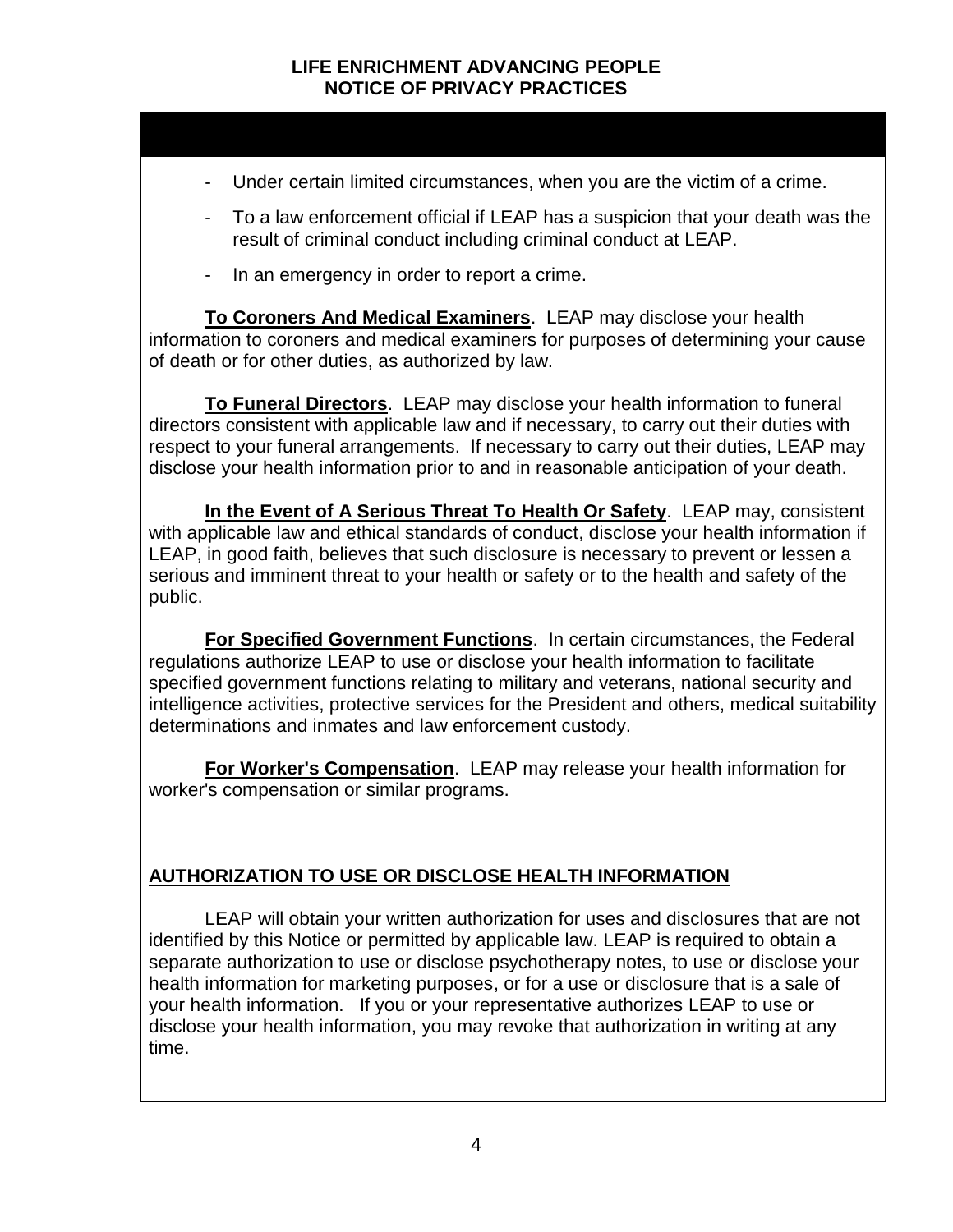# **YOUR RIGHTS WITH RESPECT TO YOUR HEALTH INFORMATION**

You have the following rights regarding your health information that LEAP maintains:

- **Right to request restrictions**. You may request restrictions on certain uses and disclosures of your health information. You have the right to request a limit on LEAP's disclosure of your health information to someone who is involved in your care or the payment of your care. However, LEAP is not required to agree to your request, unless the request is that LEAP not disclose health information to a health plan for payment or health care operations if the information relates to services you have paid for in full. If you wish to make a request for restrictions, please contact Darryl Wood at 313 Farmington Falls Road in Farmington*.*
- **Right to receive confidential communications**. You have the right to request that LEAP communicate with you in a certain way. For example, you may ask that LEAP only conduct communications pertaining to your health information with you privately with no other family members present. If you wish to receive confidential communications, please contact Darryl Wood at 313 Farmington Falls Road in Farmington*.* LEAP will not request that you provide any reasons for your request and will attempt to honor your reasonable requests for confidential communications.
- **Right to inspect and copy your health information.** You have the right to inspect and copy your health information, including billing records. A request to inspect and copy records containing your health information may be made to Darryl Wood at 313 Farmington Falls Road in Farmington*.* If you request a copy of your health information, LEAP *may* charge a reasonable fee for copying and assembling costs associated with your request.
- **Right to amend health care information**. You or your representative have the right to request that LEAP amend your records, if you believe that your health information is incorrect or incomplete. That request may be made as long as the information is maintained by LEAP. A request for an amendment of records must be made in writing to Darryl Wood at 313 Farmington Falls Road in Farmington. LEAP may deny the request if it is not in writing or does not include a reason for the amendment. The request also may be denied if your health information records were not created by LEAP, if the records you are requesting are not part of LEAP's records, if the health information you wish to amend is not part of the health information you or your representative are permitted to inspect and copy, or if, in the opinion of LEAP, the records containing your health information are accurate and complete.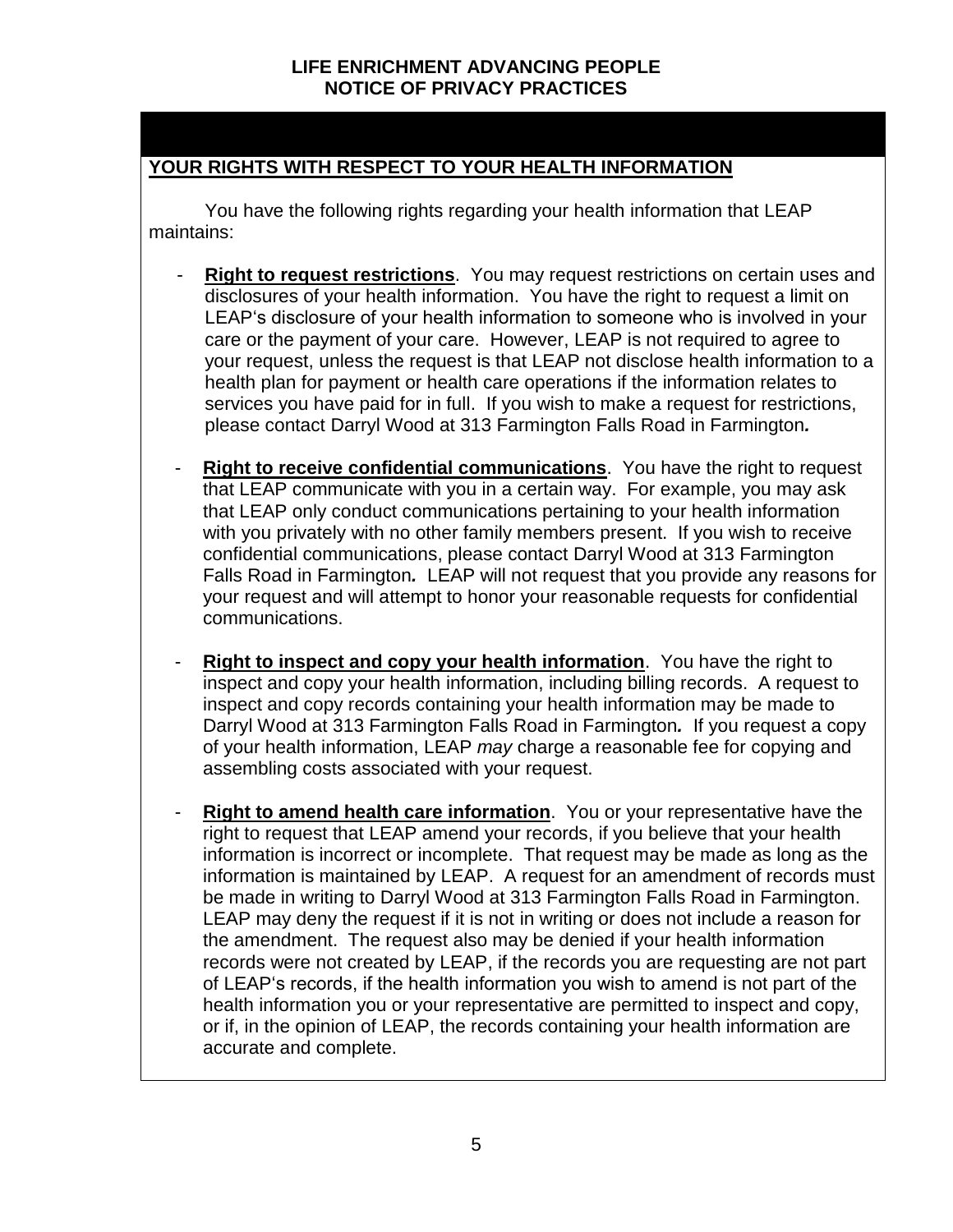- **Right to an accounting**. You or your representative have the right to request an accounting of disclosures of your health information made by LEAP for certain reasons, including reasons related to public purposes authorized by law and certain research. The request for an accounting must be made in writing to Darryl Wood at 313 Farmington Falls Road in Farmington*.* The request should specify the time period for the accounting starting on or after April 14, 2003. Accounting requests may not be made for periods of time in excess of six (6) years. LEAP would provide the first accounting you request during any 12-month period without charge. Subsequent accounting requests may be subject to a reasonable cost-based fee.
- **Right to receive notice of breach.** You or your representative has the right to receive notice whenever a breach of your unsecured health information occurs.
- **Right to a paper copy of this notice**. You or your representative have a right to a separate paper copy of this Notice at any time even if you or your representative have received this Notice previously. To obtain a separate paper copy, please contact Darryl Wood at 313 Farmington Falls Road in Farmington*. A copy of the current version of LEAP's Notice of Privacy Practice is available at our website, www.leapcommunity.org.*

### **DUTIES OF LEAP**

LEAP is required by law to maintain the privacy of your health information, to provide to you and your representative this Notice of its duties and privacy practices, and to notify you and your representative of any breach of unsecured protected health information. LEAP is required to abide by the terms of this Notice as may be amended from time to time. LEAP reserves the right to change the terms of its Notice and to make the new Notice provisions effective for all health information that it maintains. If LEAP changes its Notice, LEAP will provide a copy of the revised Notice to you or your appointed representative. You or your personal representative have the right to express complaints to LEAP and to the Secretary of DHHS if you or your representative believe that your privacy rights have been violated. Any complaints to LEAP should be made in writing to Darryl Wood at 313 Farmington Falls Road in Farmington*.* LEAP encourages you to express any concerns you may have regarding the privacy of your information. You will not be retaliated against in any way for filing a complaint.